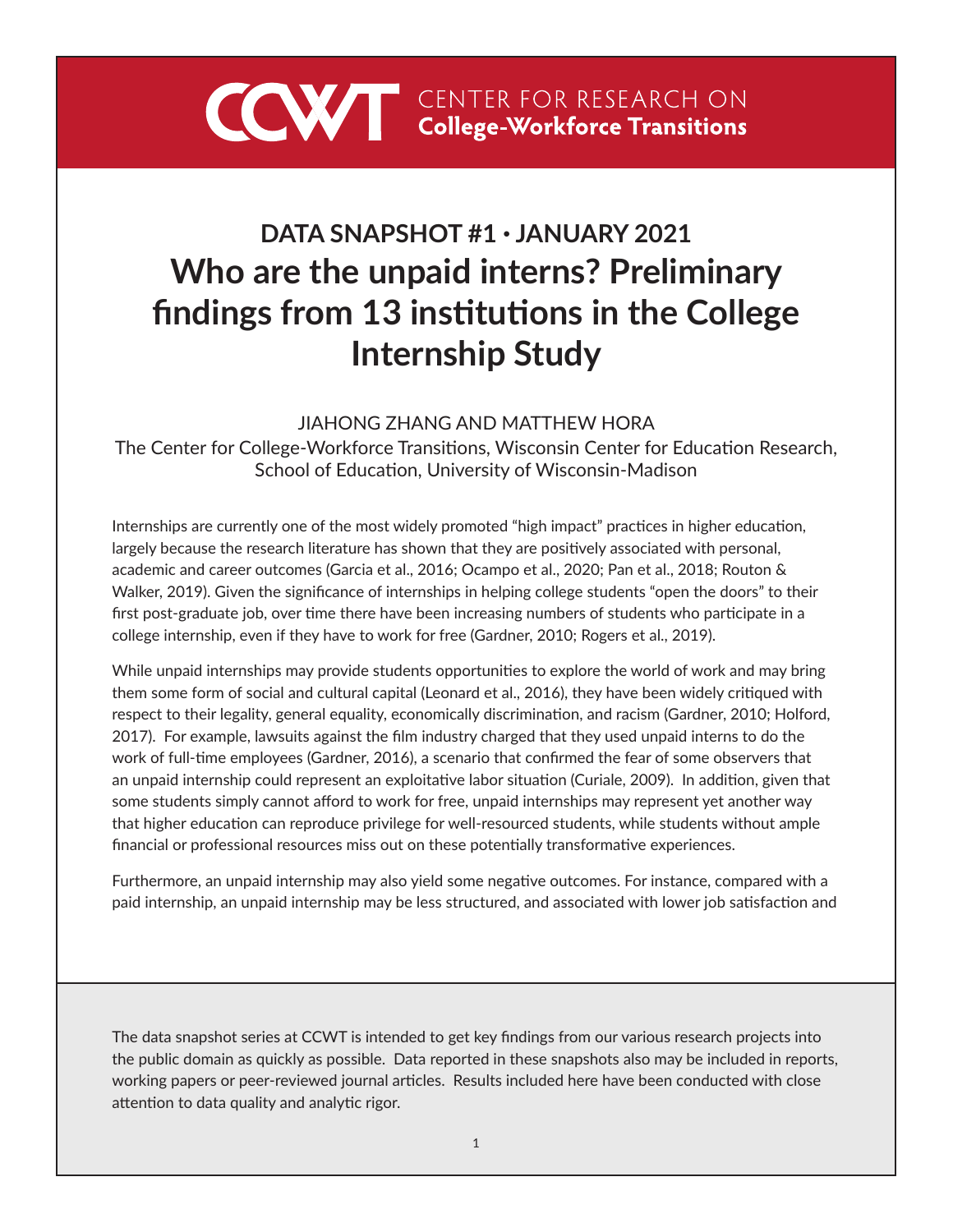## Center for College Workforce Transitions DATA SNAPSHOT #1

crystallization of vocational self-concept (Rogers et al., 2019). In contrast, some studies have found that unpaid internships also provide benefits to students including early job offers upon graduation and higher starting salaries (Guarise & Kostenblatt, 2018).

However, relatively little research exists on the critical question of which students are participating in unpaid internships. The few studies on the topic have demonstrated that unpaid internships tend to be in fields such as political science, journalism and human development in contrast to business or agricultural majors (Crain, 2016), and that unpaid interns tend to be female and in the government and non-profit sectors (Gardner, 2010). These results suggest that participation in unpaid internships, which may be screening out considerable numbers of talented yet under-resourced college students, are not equally distributed across the student population.

Another gap in the literature is descriptive data on the prevalence of unpaid internships on a national basis, which existing surveys of internships or high-impact practices do not capture. Perhaps the best available data source on internship compensation comes from Burning Glass, which aggregates online job postings that indicate in 2019 there were 675,594 internship postings, with 28.9% listing some type of pay while 71.1% did not (Burning Glass, 2020). It is important to note, however, that these listings without pay may not be unpaid internships, but simply position announcements with that detail missing.

In this data snapshot we provide a portrait of unpaid internships based on data from our College Internship Study, which is a mixed-methods longitudinal study underway in four different types of institutions (i.e., 4-year comprehensive public colleges, Historically Black Colleges and Universities, Hispanic Serving Institutions and technical colleges) in the US. The data were collected from online surveys that were distributed to 16,191 undergraduate students in 13 institutions, and 3,809 students completed the survey for a total response rate of 23.53%.

Among these participants, the majority of respondents had no internship experience s(*n =*2,655, 70.7%), while only 30.3% of them (*n =*1,154) had participated in an internship in the past 12 months. Thus, it is important to recognize that the unpaid internship experience (and the internship experience overall) is limited to just 30% of the students in our sample.

 For those participants who had an internship experience (*n =*1,154), 57% of them were paid (*n =*657), while 43% of them were unpaid (*n =*497) (see Fig. 1).



#### **Fig. 1 The numbers and the percentages of the payment of interns**

Non-profit organization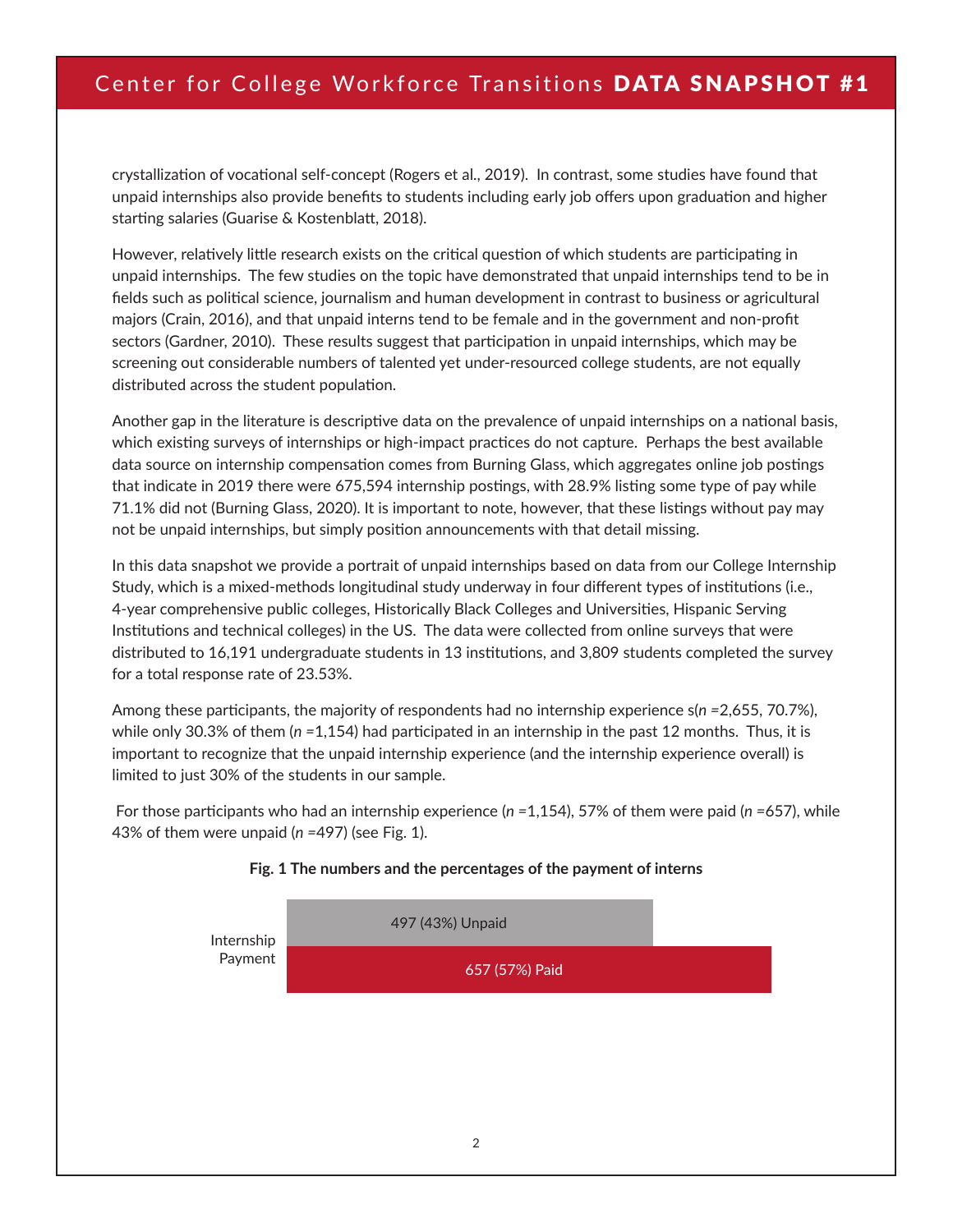# Center for College Workforce Transitions DATA SNAPSHOT #1

The remainder of the data reported here focuses on these 497 students who had an unpaid internship experience. The majority of unpaid interns were female (*n =*375, 75.5%), and 111 (22.3%) were male, two (0.4%) were transgender, while nine (1.8%) reported "other "type of gender. In regard of the racial identities of these unpaid interns, the majority of participants were African American (*n =*224, 45.1%) and white (*n*  =158, 31.8%). There were also 48 participants (9.7%) who were Latinx, 19 who identified as Asian (3.8%) and 35 from other race and ethnicity groups (7.0%).  $\frac{49}{10}$  (a  $\frac{49}{10}$ ) United States

Regarding the institution type of the unpaid interns, the majority of them were from HBCU (*n =*224, 45.1%), and 131 of them (26.4%) were from a 4-year public institution. There were also 80 interns (16.1%) from HSIs and 62 (12.5%) from technical colleges. In terms of the sector that intern host organizations represented, 272 (54.7%) were non-profit organizations, while 113 of them (22.7%) were government agencies and 112 (22.5%) were for-profit companies (see Fig. 2).





Future analyses of this critical topic will explore in greater depth the institutional, disciplinary, gender and racial differences in the cohort of college students who participate in unpaid internships, and subsequent impacts on student satisfaction and early career outcomes. In addition, CCWT will be examining the experiences of employers in the non-profit and government sectors to explore their capacity for hosting interns and prospects for providing paid positions in the future.

### **References**

Burning Glass Technologies (2020). *Labor Insight 2019.* Boston, MA.

- Curiale, J. L. (2009). America's new glass ceiling: unpaid internships, the Fair Labor Standards Act, and the urgent need for change. *Hastings LJ, 61,* 1531.
- Gardner, P. (2010). *The debate over unpaid college internships.* Intern Bridge, Inc. Retrieved from: http:// citeseerx.ist.psu.edu/viewdoc/download?doi=10.1.1.372.1710&rep=rep1&type=pdf
- Garcia, L. L. C., Restubog, S. L. D., Reyes, M. L., Guan, M., & Capezio, A. (2016). Does internship participation enhance career adaptability? A quasi-experimental investigation. *International Journal of Psychology, 51,* 749–749.